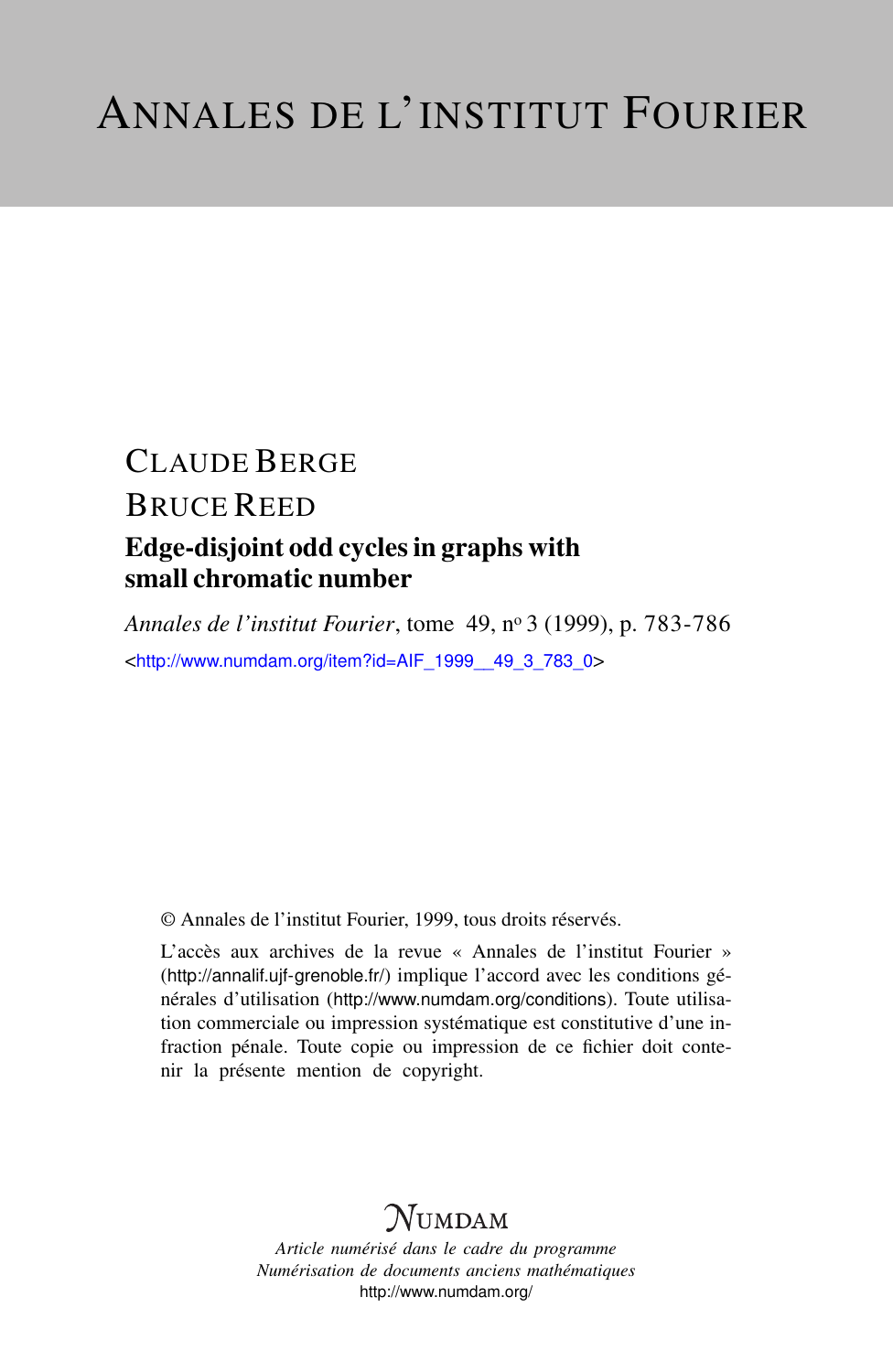Ann. Inst. Fourier, Grenoble **49,** 3 (1999), 783-786

## **EDGE-DISJOINT ODD CYCLES IN GRAPHS WITH SMALL CHROMATIC NUMBER**

**by C. BERGE and B. REED**

*Dedicated to the memory of Francois Jaeger*

### **1. A positional game.**

An interesting positional game can be described as follows: two players, called respectively Red and Blue, play alternately by coloring with their color an edge in a graph *G.* The first one who achieves a monochromatic odd cycle wins and his opponent loses; if no monochromatic odd cycle is obtained, it is a draw. It would be interesting to know for which graphs one of the players can win.

A non-constructive proof for the existence of a winning strategy is:

THEOREM 1. — *If the players Red and Blue play the game with a graph G of chromatic number >* 4, there exists a *winning strategy for the first player.*

*Proof. —* Assume that Red is the first player and has no winning strategy with a graph G; we shall show that this leads to a contradiction.

Clearly, for his opponent, no strategy  $\sigma$  is winning, because otherwise Red could win by using the same strategy  $\sigma$  (determined for a fictitious game where Blue starts, his first move being an arbitrary chosen edge),

Keywords: Graph - Games.

*Math. classification:* 05C - 05.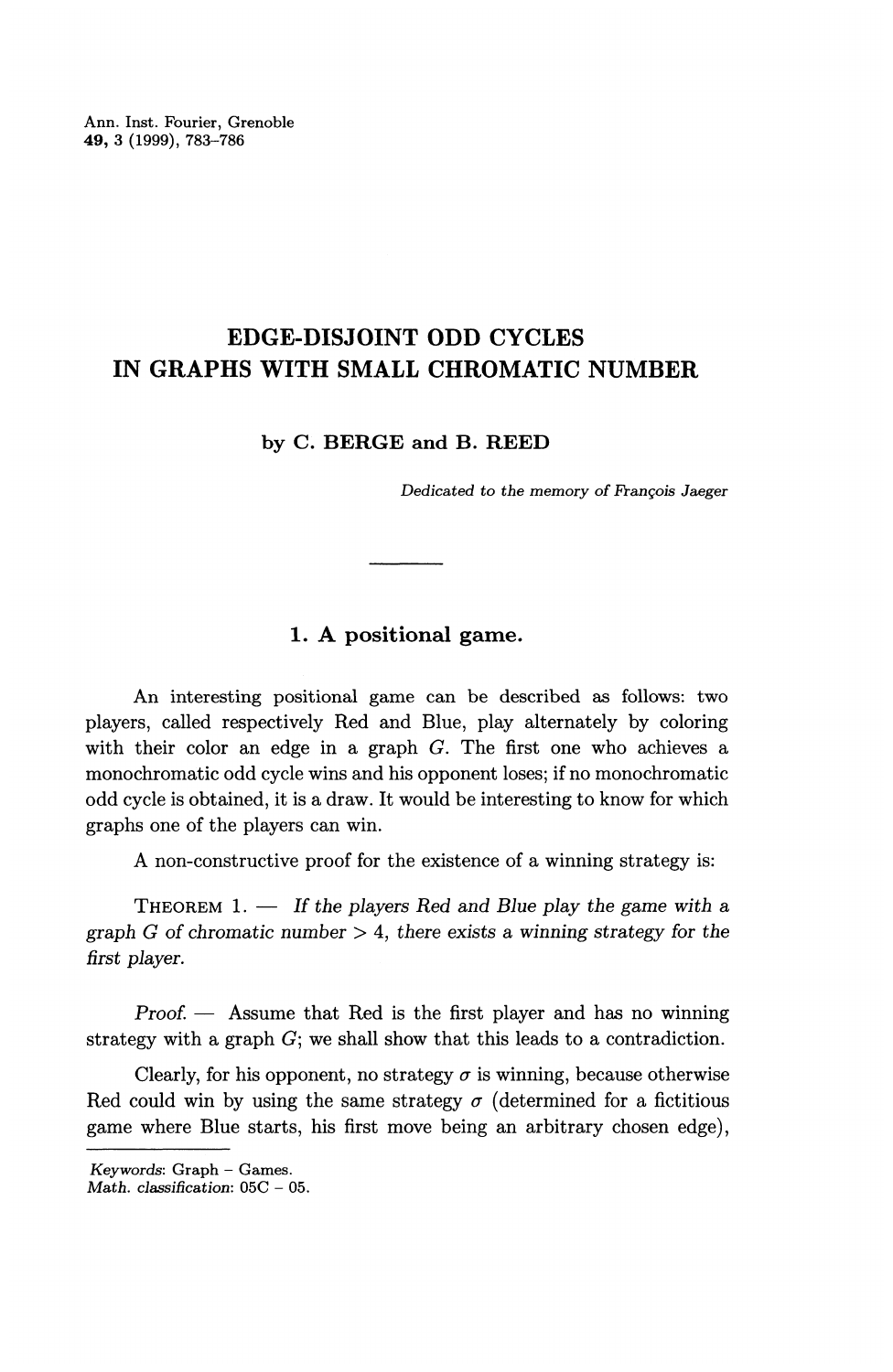which is a contradiction. Thus both Red and Blue can guarantee a draw. At the end of the game, all the edges of *G* have been colored; the red edges define a partial graph *GR* with no odd cycles and the blue edges define a partial graph  $G_B$  with no odd cycles. Since the graph  $G_R$  is bipartite, its vertices can be colored with only two colors, say  $\alpha$  and  $\alpha'$ , so that no two adjacent vertices have the same color; also, the vertices of  $G_B$  can be colored with two colors  $\beta$  and  $\beta'$  so that no two adjacent vertices of  $G_B$  have the same color. If we assign to each vertex a label  $(\alpha,\beta), (\alpha,\beta')$ ,  $(\alpha', \beta)$  or  $(\alpha', \beta')$ , corresponding to the pair of colors used for this vertex in  $G_R$  and in  $G_B$ , no two adjacent vertices of  $G$  have the same label. This implies that the graph  $G$  is 4-colorable. A contradiction.

For 4-colorable graphs, and in particular for planar graphs, no simple structural property has been found so far to see that the game is unfair.

### 2. The König property.

Given a simple graph  $G = (X, E)$ , the edge-transversal number  $\tau_e(G)$ is the least number of edges to remove from  $G$  in order to destroy all the odd cycles. The edge-packing number  $\nu_e(G)$  is the maximum number of paiwise edge-disjoint odd cycles; if G has no odd cycles, we put  $\nu_e(G) = 0$ .

Clearly, we have always  $\tau_e(G) \geq \nu_e(G)$ , and if for some graph G this inequality holds with equality, it is easier to check that some edgetransversal is minimum (or that some edge-packing is maximum). It would be interesting to determine the graphs for which the values of these two coefficients can be obtained in polynomial time (see [2], [9] for some related results where the words "edge" and "vertex" are interchanged).

When these two coefficients are equal, we say that we have the *Konig property (for the odd cycles).*

We do not always have this König property, even for planar graphs; for instance, the complete graph  $K_4$  is planar, but  $\tau_e(K_4) = 2$  and  $\nu_e(K_4) = 1$ . However we have proved in [3] that for all the planar graphs having a fixed edge-packing number, their edge-transversal numbers are bounded.

Graphs for which each pair of odd cycles has at least one *vertex* in common and yet the number of vertices needed to hit them all is large, have been considered by Lovász [7]. Similarly, we have considered in [3] a family of graphs G for which  $\nu_e(G) = 1$  and their edge-transversal numbers can be arbitrarily large.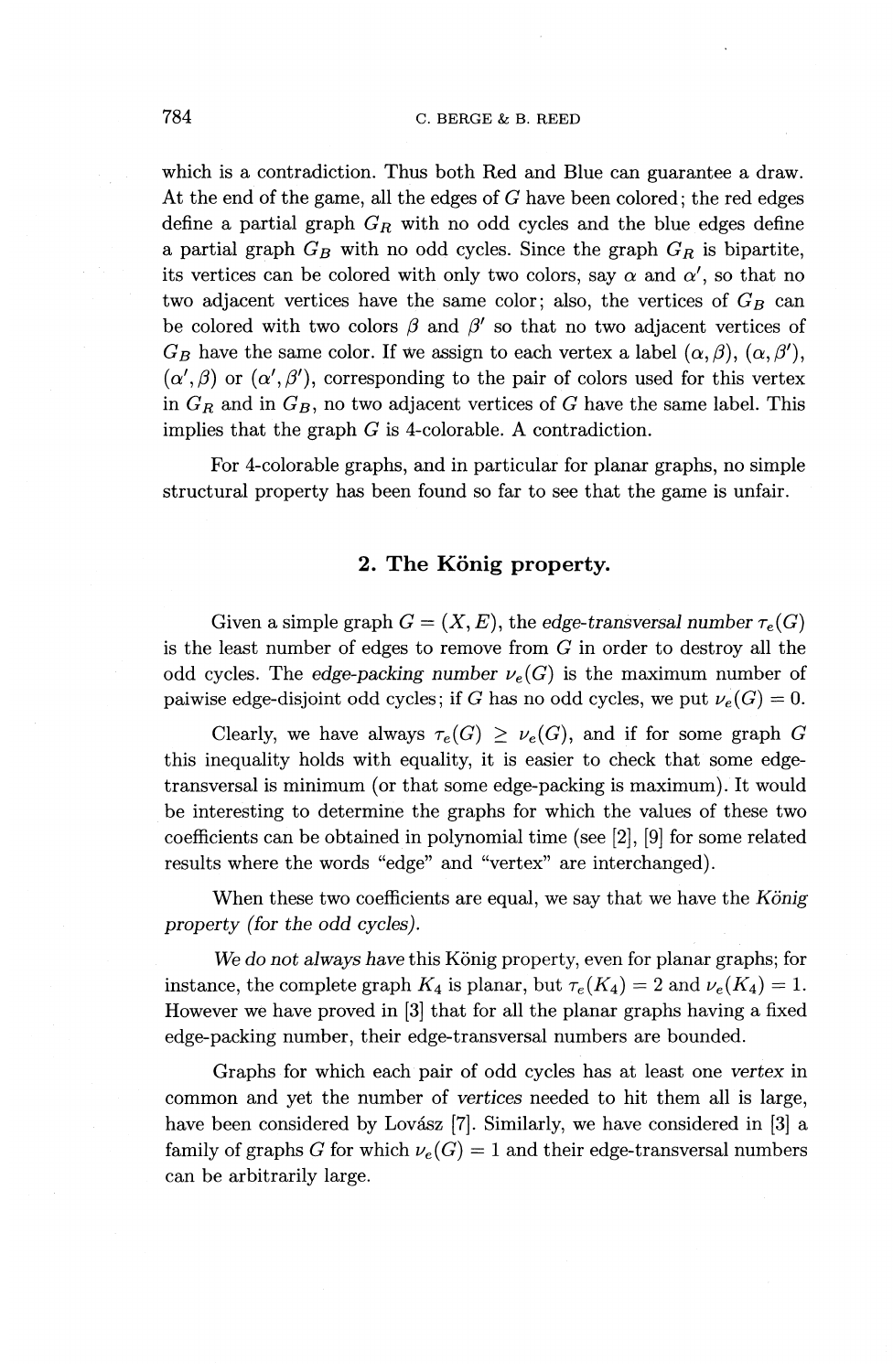We do not know any simple characterization for the graphs whose odd cycles satisfy the König property, but we have:

THEOREM 2. — Let G be a graph such that  $\tau_e(G') = \nu_e(G')$  for *every partial graph G' of G. Then its chromatic number is <* 4.

*Proof. —* Catlin [4] proved that every graph with chromatic number  $\geq$  4 contains a subdivision of the complete graph  $K_4$  such that each triangle of *K^* is subdivided to form an odd cycle (see [10] and [11]). If the graph *G* was not 3-colorable, then a partial graph *G'* would be a subdivision of *K^* of the type described above. However  $\tau_e(G') = 2$  is different from  $\nu_e(G') = 1$ . A contradiction.

Similar results can also be obtained by using some basic results of Hypergraph Theory. Let  $H_G$  be the hypergraph whose vertices are the edges of *G* and whose *edges* are the elementary odd cycles of *G.* So, using usual notations  $\tau$  and  $\nu$  for the two main coefficients of a hypergraph (see for instance [1]), we can write  $\tau_e(G) = \tau(H_G)$  and  $\nu_e(G) = \nu(H_G)$ .

Every hypergraph *H* satisfies  $\tau(H) \geq \nu(H)$ . If  $\tau(H) = \nu(H)$ , the hypergraph *H* is said to have the *Konig property.* A hypergraph *H* has the *Helly property* if every family of pairwise intersecting edges has a non-empty intersection. For a hypergraph *H* with the Helly property, the most usual way to prove that *H* satisfies the Konig property is to show that the line-graph (or "intersection graph")  $L(H)$  is a perfect graph; but unfortunately, as we have seen above, the hypergraph  $H_G$  does not necessarly satisfy the Helly property.

The property of *G* described in the statement of Theorem 2 implies that  $H_G$  is a *normal* hypergraph (Lovász [6]). Fournier and Las Vergnas [5] have shown that the vertex-set of a normal hypergraph can be split into two classes, the "red" vertices and the "blue" vertices, so that no edge of the hypergraph is monochromatic. This shows that this *graph G can be split into two partial graphs which are bipartite.* This result is implied by Theorem 2. However, perhaps this alternative approach, via Hypergraph Theory, can shed some light on the problem.